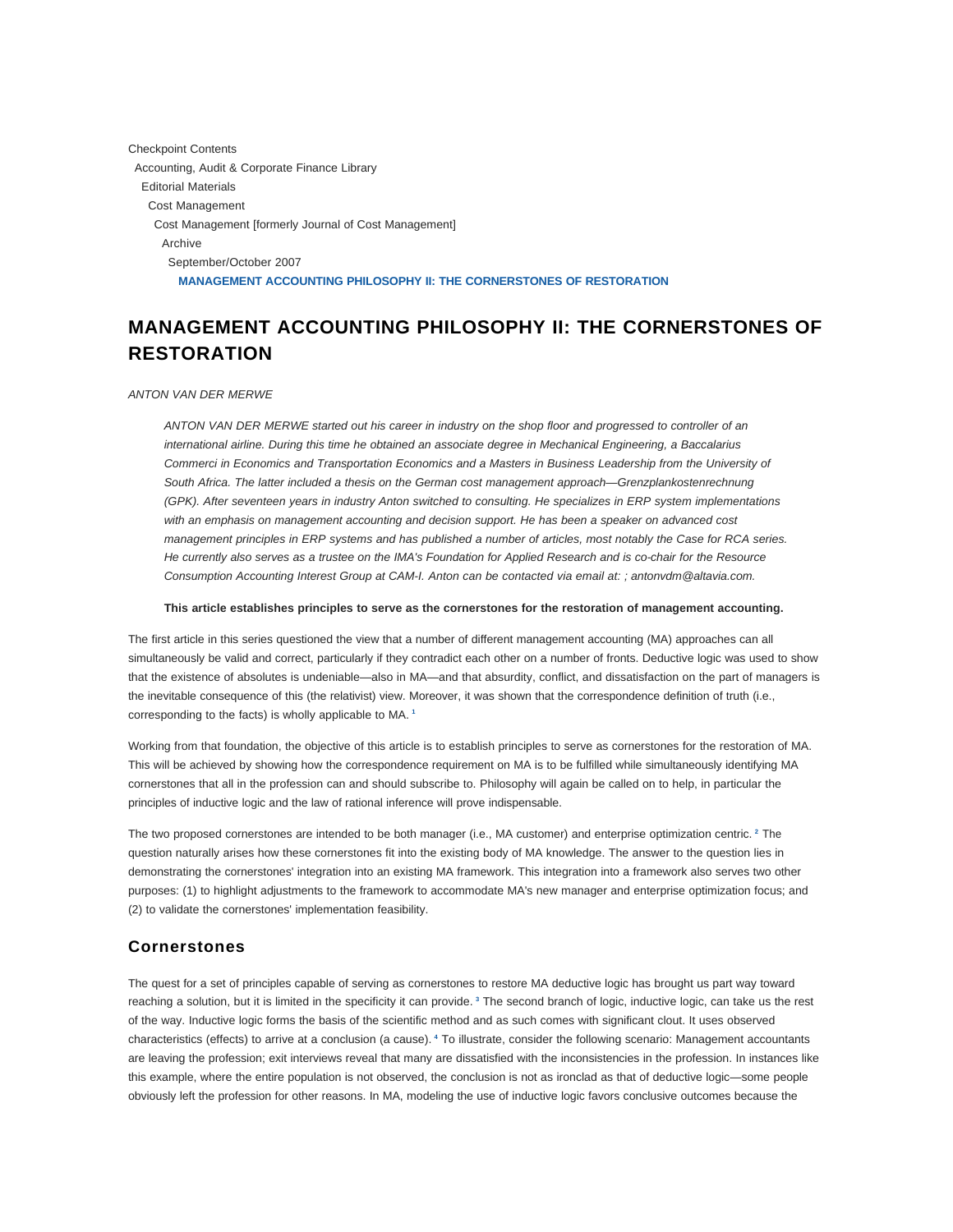population is finite and known, i.e., companies deploy limited resources to provide a discrete number of products and services.

Francis Bacon is credited with penning the basic rules of inductive logic in the 17th century. **<sup>5</sup>** These rules for searching for causes have since crystallized into two branches: (1) empirical or operations science, which deals with current observable events through experimentation, observation, and hypotheses; and (2) historical or origin science, which deals with unobservable events through inductive principles (e.g., forensic science dealing with a homicide—an unrepeatable event). **<sup>6</sup>** Historical science bases its assertions on a known relation between a cause and its effect in that the relationship can be expected to be similar in other times—the past or the future. **<sup>7</sup>**

MA is a blend of both these branches of inductive logic in that: (1) empirical science for the most part governs the construction of its cost model; and (2) the application of cost model outputs aligns with inductive principles in historical science. An example of the first is measuring a flight simulator's electricity consumption while it is running to quantify the causal relationship and construct the cost model. An example of the second is to use the insight into the simulator's operating cause and effect information and related costs-at a later point in time—to evaluate the margin in a decision to sell ten additional simulator training hours per week.

Once operational, an MA system fits almost exclusively in the historical science branch of inductive logic. **<sup>8</sup>** The reasons for this are twofold. First, the volume and perpetuity of commercial activities in the typical enterprise makes a pure empirical approach—that must perpetually observe every occurrence of every activity—cost prohibitive and impractical. Second, modeling in MA is intended to enable enterprise optimization by supporting a whole range of managerial activities that are dependent on insights into enterprise cause and effect relationships. These activities are concerned with outcomes at different times such as planning and decision making with outcomes in the future and control and performance measurement with what transpired in the past.

The principles of inductive logic relevant to historical science therefore prevail in MA. Historical science recognizes two principles that govern the drawing of cause and effect inferences, namely: causality and analogy. **<sup>9</sup>** These two principles are intended to serve as cornerstones of MA, and each is discussed in more detail in the next two sections.

## **Cornerstone one: Causality—preeminence in MA**

Philosophy recognizes first principles—principles for which no proof is necessary because they are self-evident. **<sup>10</sup>** Causality, the recognition of the relation between a cause and its effect, is such a principle—it embodies the law of rational inference. **<sup>11</sup>** There is a second reason to afford causality a position of preeminence in MA; causality is a universal principle in the realm of inductive logic as it is the basis for all conclusions drawn in both empirical and historical science. **<sup>12</sup>** It is therefore relevant whether one holds that MA is subject to the empirical rules or the historical rules of inductive logic or both. For these reasons, causality serves as the cornerstone to anchor the correspondence requirement on MA identified in the first article.

A definition for causality that appropriately embodies "corresponding to the facts" in MA needs some elaboration. The traditional MA definition of causality is decidedly value (money) centric and suffices when MA's primary purpose is cost accounting for external reporting. **<sup>13</sup>** However, when the objective is enterprise optimization and the facilitation of decision making for managers who must hold sway over the quantitative flow of goods and services in an enterprise, the traditional view comes up short. This is because in enterprise optimization money is not the whole thing—not the real facts; money is the meta-language of quantitative economic activity and merely expresses the quantitative flow of goods and services. **<sup>14</sup>** Managers will be most effective when MA information provides insight directly into the real thing—the quantities of goods and services consumed and produced by the enterprise. Forcing the traditional value centric view of causality on managers is like mandating that make-up be applied to the clown's image in the mirror as opposed to the clown's person.

Therefore, in MA "correspondence to the facts" with an optimization focus is first and foremost concerned with the quantitative flow of goods and services. With this as the prerequisite, the correspondence definition of causality in MA can be formulated as:

The relation between a cost objective's quantitative output and the input quantities that in us be, or must have been, consumed if the output is to be achieved. **<sup>15</sup>**

The following example illustrates such a quantity-based causal relationship: a flight simulator has been determined to consume 150 kWhs of electricity for every hour of operation. The objective is to sell 200 simulator training hours per month. The causal relationship is defined as: Output = 200 simulator hours; Inputs required =  $30,000$  (200  $\times$  150) kWhs.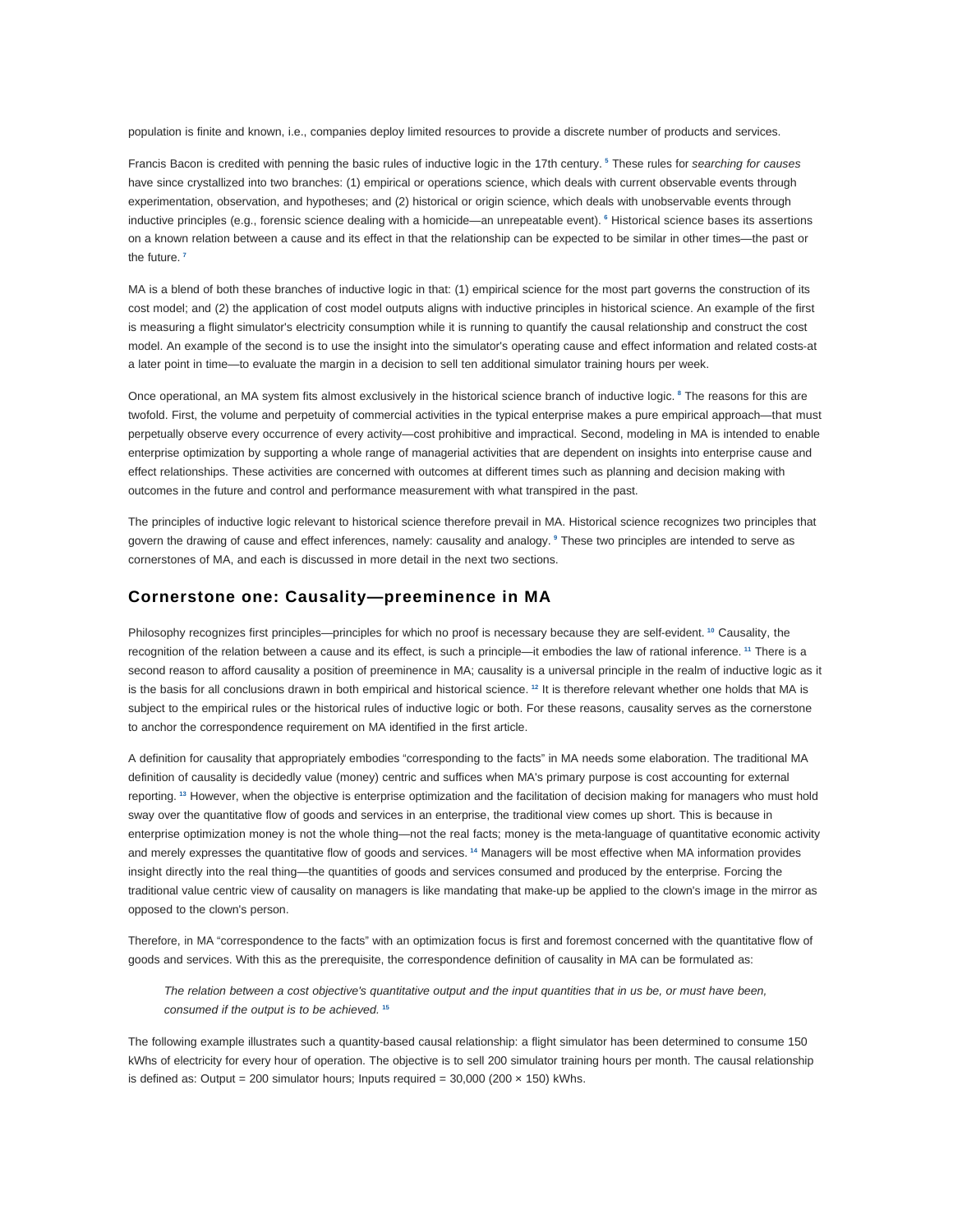Although the correspondence definition of causality is devoid of any reference to value/cost, the recognition of money as the metalanguage of economic activity implies a duality in the information MA must provide. Currency serves as a common denominator in weighing otherwise incomparable alternatives in a decision, and its use in optimization decisions is vital. Manager information need is therefore of a dual nature: (1) a quantitative model of operations cause and effect relationships; and (2) a corresponding value representation of those relations. To illustrate: If electricity costs \$0.10/kWh, the example above is expanded to reflect this duality as follows: Output = 200 simulator hours; Inputs required = 30,000 kWhs resulting in Input Costs of \$3,000.

It is important to note that the correspondence definition of causality does away with the traditional view of MA as predominantly a financial undertaking—parsing general ledger (G/L) dollars into some semblance of operational metrics. Instead, when applying the correspondence definition of causality, MA is decentralized—embedded in the logistics/operations systems of an enterprise—all the while maintaining the integrity of quantities and their values (from source documents, e.g., goods receipts) throughout the value chain. **<sup>16</sup>** Exhibit 1 illustrates this practice of value chain integration graphically. Quantities and their values are never separated, as is the practice in traditional systems. Instead, the MA system comprises a value layer that is embedded in the operational systems. With value chain integration the integrity of quantity-value is maintained in all operational transactions and MA is no longer dependent on the G/L for any information.

#### **Exhibit 1.**



#### **Value Chain Integration**

The correspondent definition of causality and value chain integration that follows from it holds a number of advantages for MA:

- It radically enhances MA's usefulness in supporting enterprise optimization as managers gain insight directly into the quantities they strive to influence/adjust.
- MA is able to shake off the shackles of imprisonment to external reporting structures and dictates.
- It lowers the cost of sound MA information by leveraging of operational data and data maintenance.
- Method-centric approaches to MA become obsolete. **<sup>17</sup>**

In MA's quest for principles that can serve as cornerstones to restore the profession, causality is the chief cornerstone. It anchors the correspondence definition of truth and as such serves as the basis for transforming MA into a manager and enterprise optimizationcentric discipline.

## **Cornerstone two: Analogy**

The other principle of inductive logic relevant to historical science and MA's second cornerstone is analogy; it is concerned with inferences of known cause and effect relationships at different times. **<sup>18</sup>** Whereas causality is concerned with understanding and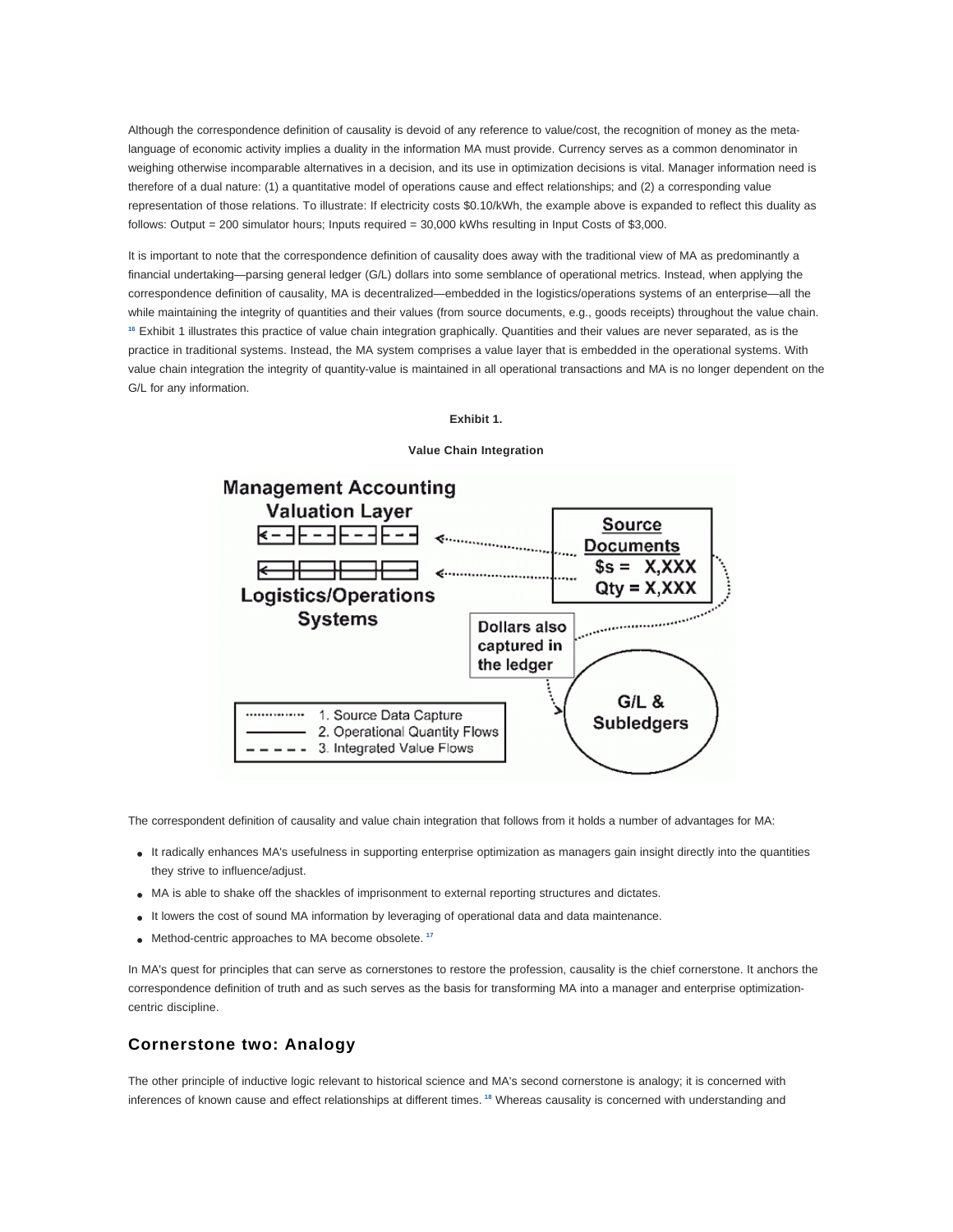capturing enterprise cause and effect relationships, analogy deals with the application of causal information. For example, if a particular flight simulator is operated for an hour it consumes 150 kWhs of electricity. Based on the principle of analogy, a manager can infer that for that particular simulator this would have been the case a month ago and will be the case a month hence.

In MA, the analogy principle finds application in two ways. First, it uses the relationships defined in the cost model to reflect repeat occurrences of events (operating the simulator for 200 hours in the last period). This is useful for understanding and analyzing financial results and for performance measurement. Second, the principle of analogy finds application when inferring the outcome of a future event such as the avoidable costs in an investment decision to replace the current simulator with a new, more efficient one.

Going beyond analogy's application in MA, its use is pervasive in decision making in general because it applies even if managers base their decisions on insights into other cause and effect relationships. For example, the last time a complimentary product was cut, the company lost a key client. Moreover, analogy also finds application in other managerial activities that depend on cause and effect insights such as planning and control. The principle of analogy is therefore ubiquitous in management, measurement and decision making.

Analogy serves as the second cornerstone for MA because it: (1) is the predominant way in which MA information is used: (2) it lies at the core of an enterprise's optimization efforts: and (3) it is the essence of the vast majority of managerial activities. Analogy also serves to unequivocally focus MA on its customers-managers and their optimization endeavor.

# **Validity of the cornerstones**

But how robust are the proposed cornerstones? Do arguments exist that can topple them? The position of causality in MA is unassailable. It is based on the law of rational inference, which is a first principle, undeniable, and irrefutable. The naysayer must rely on the very principle he is trying to deny; it requires rational inference to deny the relation between a cause and its effect. To deny the relevance of the principle of causality in MA would be absurd.

The principle of analogy in turn is indispensable in management, measurement, and decision making. There are two potential arguments against its use: (1) managerial actions based on random outcomes (e.g., flipping a coin), something no manager is likely to subscribe to and no stakeholder can be expected to approve; and (2) that MA need not or should not be manager-centric, in other words, MA should not place its customer front and center—a self defeating argument if ever there was one.

In conclusion, regarding the validity of the proposed cornerstones, some pointers are provided on their practical application, which also goes toward clearing up some of the current confusion in MA. **<sup>19</sup>** As indicated above, the primary application of causality in MA occurs in understanding and modeling enterprise operations. In contrast, the principle of analogy finds application in managerial processes, and in particular, in drawing inferences during, for example, decision making. This distinction in the application of the cornerstones must also be maintained with regard to the MA concepts appropriate to each. For example, the operational cost concepts (fixed and variable) find application in the domain of causality and hence operations modeling. On the other hand, the decision support cost concepts of avoidable and unavoidable find application in an analogous world—that of decision support. Therefore, there is no legitimate basis in MA for the current exclusive use of operational cost concepts (fixed and variable) in decision support.

## **The cornerstones and the existing MA body of knowledge**

The cornerstones might stand up to logical scrutiny, but how do they fit into the current MA body of knowledge? Moreover, what implementation considerations should be noted if the cornerstones are adopted? For the cornerstones to serve as the basis for MA's recovery, they must effectively integrate into the existing body of MA knowledge. **<sup>20</sup>** Demonstrating their integration requires a closer look at the proposed cornerstones' place in and influence on a larger MA framework.

An MA framework to guide the selection of concepts, methods, and principles in establishing an MA system was introduced by Gordon Shillinglaw in 1979. **<sup>21</sup>** It comprises at least three groups of elements, namely concepts, criteria, and constraints for which the relationships are illustrated in Exhibit 2.<sup>22</sup> Concepts are any of a very large number of elements that make up the current body of knowledge in MA. Examples of concepts are cost, cost objective, and variability. Criteria are the acid test for the incorporation of concepts, methods, and practices into the MA system. The two cornerstones proposed above are examples of criteria in the framework and are intended to serve as the gatekeepers for MA. Constraints serve as filters in the selection process and are intended to contribute to the checks and balances in the overall framework. Examples of constraints are objectivity, accuracy, and materiality.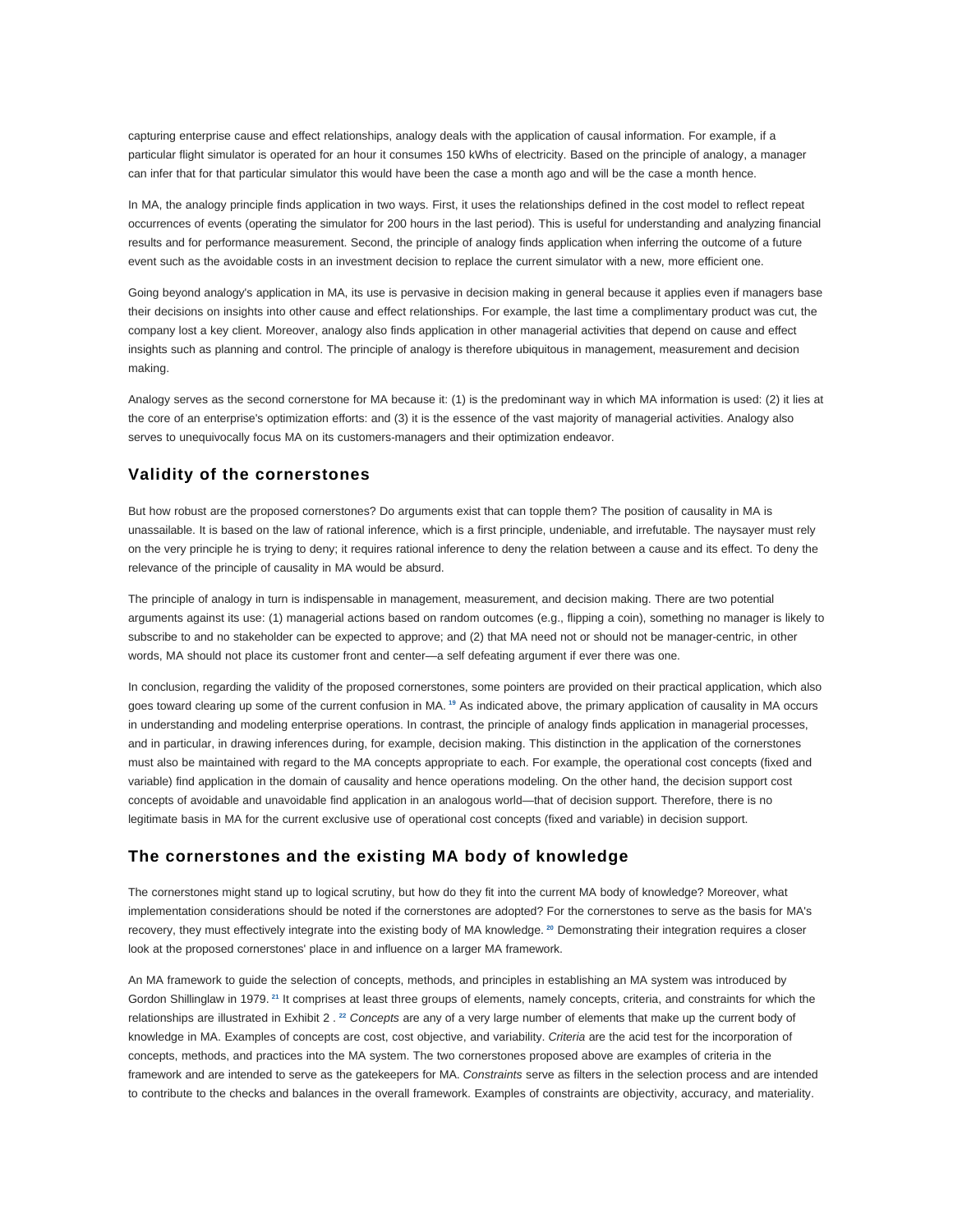### **Exhibit 2.**



**Groups of Elements in An Existing MA Framework**

The Shillinglaw framework contains extensive references to decision support, which makes it useful for putting the proposed cornerstones with their manager and optimization focus into perspective. The elements that make up the Shillinglaw framework, with suggested amendments, additions, and deletions, are graphically depicted in Exhibit 3 . The refinements that result from the integration of the proposed cornerstones into the framework and the shift to an enterprise optimization emphasis in MA are discussed below under subheadings for each of the three groups of elements.

#### **Exhibit 3.**



**An MA Framework for Enterprise Optimization**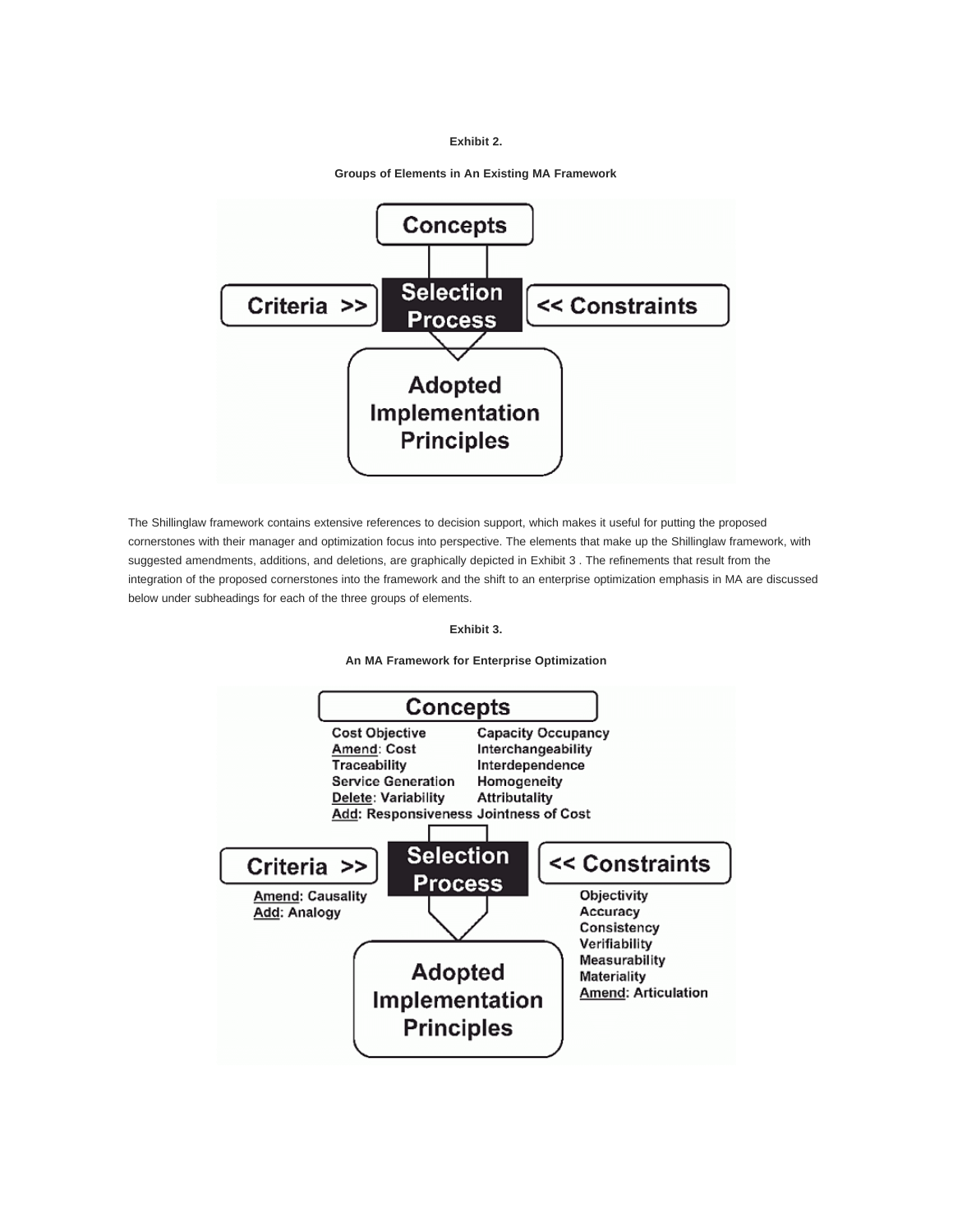**Criteria.** Causality was the only criterion proposed by Shillinglaw, but only after a process of elimination, which sought to nullify other candidates for the coveted spot (i.e., relevance, benefit, and equity/fairness). He accomplished this, but his initial list would always remain open to questioning—was the list complete? This discussion seeks to establish a more concrete foundation using the laws and principles of logic and should settle any doubts as to causality's preeminent position in MA.

The revised causality criterion with its enterprise optimization focus widens the sphere of influence of the framework beyond just product costing for external reporting. The correspondence definition of causality—grounding the principle of causality in the bricks and mortar of enterprise operations—opens the door to potentially unrestrained levels of detail. Moreover, managers have a desire for more information in their back pocket rather than less. It falls to the second criterion, the principle of analogy, to limit the detail and reach of MA.

Analogy is one of two additions to the original framework. The analogy criterion dictates that MA caters to the range of decisions and areas of optimization for which managers are held accountable—for which they require analogous information. There are no hard and fast rules in this regard, and there should not be. A large number of factors influence the extent to which managers in a particular enterprise consider decision support and optimization information to be sufficient. It could be as loosely summarized as the five or six critical success factors for running the business to support the management and decision support requirements of individual managers. The objective of the cost model based on the analogy criterion is clear-support enterprise optimization; how this is applied in practice when implementing the MA system is a choice specific to each company.

**Concepts.** The concepts of cost and variability in the Shillinglaw framework are impacted by the revised criteria (the proposed cornerstones). The impact on variability will require the introduction of a new concept—responsiveness.

As far as the concept of cost is concerned, it has to be aligned with the correspondence definition of causality—in line with the understanding that money is the meta-language of economic activity, cost is considered a function of input quantities consumed. The traditional view of cost as a relation between money and a cost objective must therefore be subjected to the relationship between a cost objective's output and its inputs as in the earlier example under the section for causality as cornerstone.

Variability in the original framework reflects the traditional view of the relation between total volume and total cost. **<sup>23</sup>** Product customization and complexity in the conversion process have shown that this view of cost behavior no longer holds true in all instances (e.g., when producing fewer more complex products result in a higher total cost). Moreover, the correspondence definition of causality requires more specificity in its definition of relationships than is possible with the concept of variability. The concept is therefore replaced.

Enter responsiveness, which describes the relation between an output quantity and the input quantities required to produce that output. A distinction is made between those input quantities that are consumed regardless of changes in the output level (i.e., fixed input quantities) and those consumed in a manner proportionate to the level of output. Moreover, in keeping with the recognition that value (money) is the meta-language of economic activity, the valuation of a consumed input quantity is subjected to the quantity's responsiveness characteristics. For example, a flight simulator with an output of 200 hours consumes 30,000 kWhs proportionate to output. The associated cost of \$3,000 will be classified as a proportional cost. Conversely, the cost of an input quantity consumed in a fixed manner becomes a fixed cost; even when idle, the simulator consumes 1,000 kWh per month to keep hydraulics primed and key components and instruments heated. This 1,000 kWhs is a fixed quantity consumption and the related input costs of \$100 (1,000 × \$0.10) are fixed costs.

The relation between total cost and total output is the result of individual responsiveness relations of inputs (and hence their costs) to cost objectives' output levels. In this way responsiveness allows for the relationship between total cost and total volume to have a potentially inverse relationship, as pointed out above.

**Constraints.** Articulation is the only constraint in the Shillinglaw framework affected by the revised criteria. This constraint requires that financial statements articulate, i.e., the total cost in MA for a period should not be different from that in financial accounting. **<sup>24</sup>** In the revised framework articulation applies only to the extent that MA is required to maintain integrity for the purposes of external reporting—as a separate valuation layer (a financial accounting meta-layer on top of the causally constructed quantities—see Exhibit 1 ), which allows for the fulfillment of MA and financial accounting requirements in different valuation layers without any compromises. In the MA valuation layer, information relevant to enterprise optimization can be used such as cost depreciation as opposed to financial or book depreciation.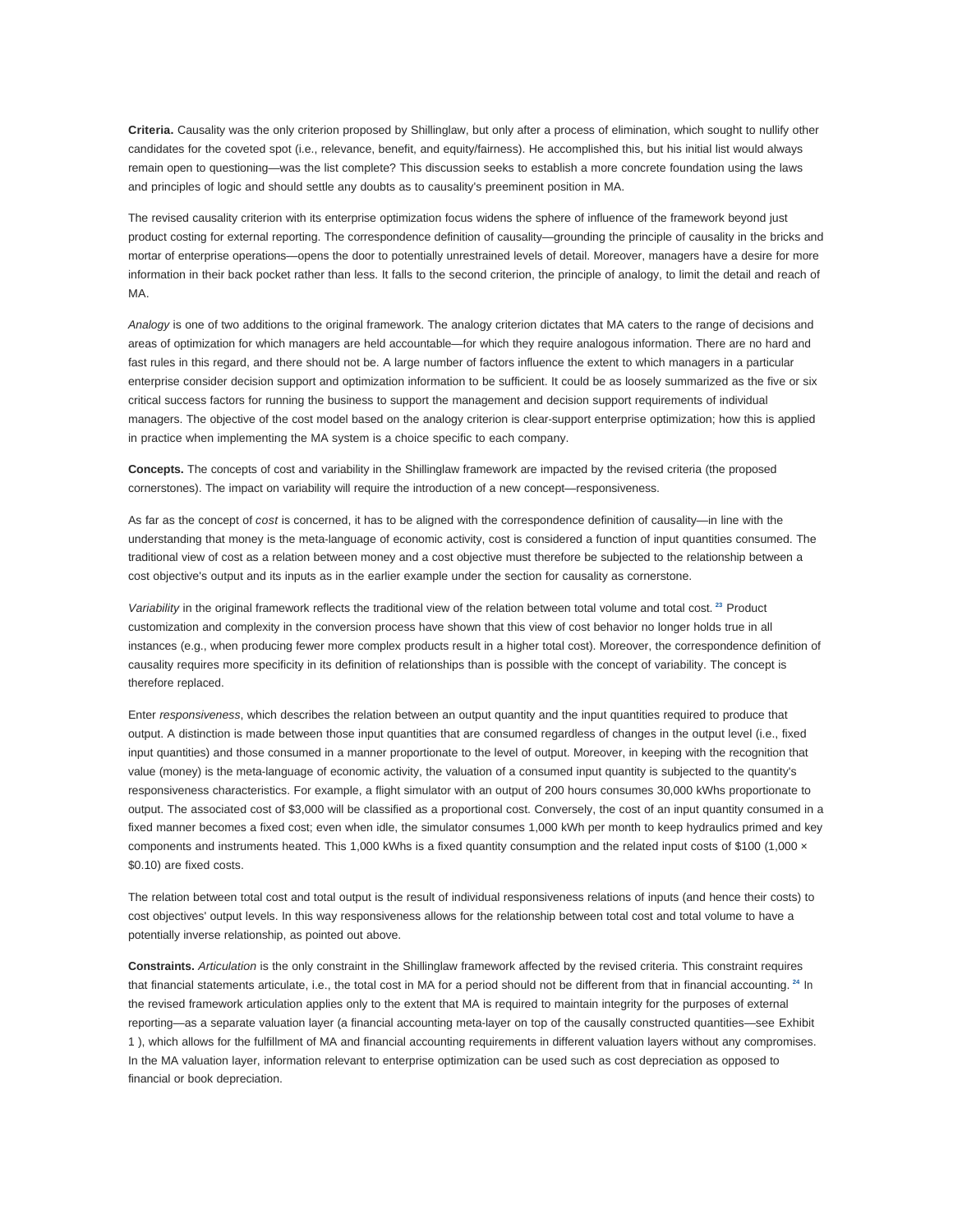As is evident from the revised MA framework, the proposed cornerstones integrate into the existing MA body of knowledge without compromising any requirements on MA. Moreover, the cornerstones bring the required philosophical soundness and rigor to serve as gatekeepers for a robust and customer-focused MA system. As criteria in the framework, the cornerstones govern the selection of concepts, methods, and practices to ensure MA's manager and enterprise optimization-centric focus because they serve as principlebased standards for MA.

## **Conclusion**

**1**

**3**

**4**

**6**

**7**

**8**

**11**

The first article demonstrated the need for the correspondence definition of truth as the foundation for MA. This article showed how this is realized using the principles of inductive logic to serve as cornerstones for MA. First, the principle of causality fulfils the requirement to "correspond to the facts." The principle of analogy on the other hand serves to confine MA's detail and reach to an enterprise's optimization needs. These proposed cornerstones integrate into an existing framework for MA and the current MA body of knowledge highlighting the refinements to the MA framework and the implementation feasibility of the cornerstones with their manager and enterprise optimization focus. The proposed cornerstones—philosophically sound, MA customer-centric, seamless integration into the discipline, and complementary to the existing body of MA knowledge—are all essential criteria to restore MA.

The proposed cornerstones and the MA framework are firmly grounded in traditional MA thinking, which has been a popular target for criticisms over the last number of decades. **<sup>25</sup>** For example, the issue of complexity surfaces with regularity in contemporary MA discourse in the form of a pervasive chant for simplicity in MA, and the structure proposed in this article will likely face the same protest. If the proposed cornerstones are to become viable, they must address such known criticisms at the very least. Thus, preemptive responses to this and other assertions—to shore up the proposed structure—will be the subject of the final paper in this series.

 Angeles, PA.1992. Harper Collins Dictionary of Philosophy. Second Edition. (Harper-Collins Publishers, Inc.: New York) 316-317. Truth: A statement or proposition that corresponds to the facts. **2**

 Enterprise optimization refers to those managerial, entrepreneurial and execution activities that strive to do more with less—use resources effectively and efficiently to achieve enterprise objectives.

 Van der Merwe, A. 2007. "Management Accounting Philosophy: Gaping Holes in Our Foundation," Cost Management. May/June 2007 Issue. Thomson/TTA. New York, NY.

 Morris, T. 1999. Philosophy for Dummies. Hungry Minds Inc.: New York, NY. p. 52. **5**

 Bacon, F. Circa. 1620. The New Organon, Book 2. Cambridge Texts in History of Philosophy edited by L. Jardine and M. Silverthrorne. (Cambridge University Press. Cambridge, UK. 2000).

 Geisler, N. & Brooks, R. 1990. "Come, Let Us Reason: An Introduction to Logical Thinking." (Baker Book House: Grand Rapids, MI) 149. "As Francis Bacon noted, science is the search for causes. The scientific search for causes can be divided into two broad categories: empirical and historical."

See Note 6 above, page 133.

 The term "MA system" as used in this series of articles refers to the complete MA solution comprising the conceptual model of enterprise operations based on an MA approach and the processes and technology required to maintain and operate it. **9**

```
 See Note 6 above, page 158.
10
 See Note 6 above, page 16.
```

```
 See Note 4 above, page 69.
12
```